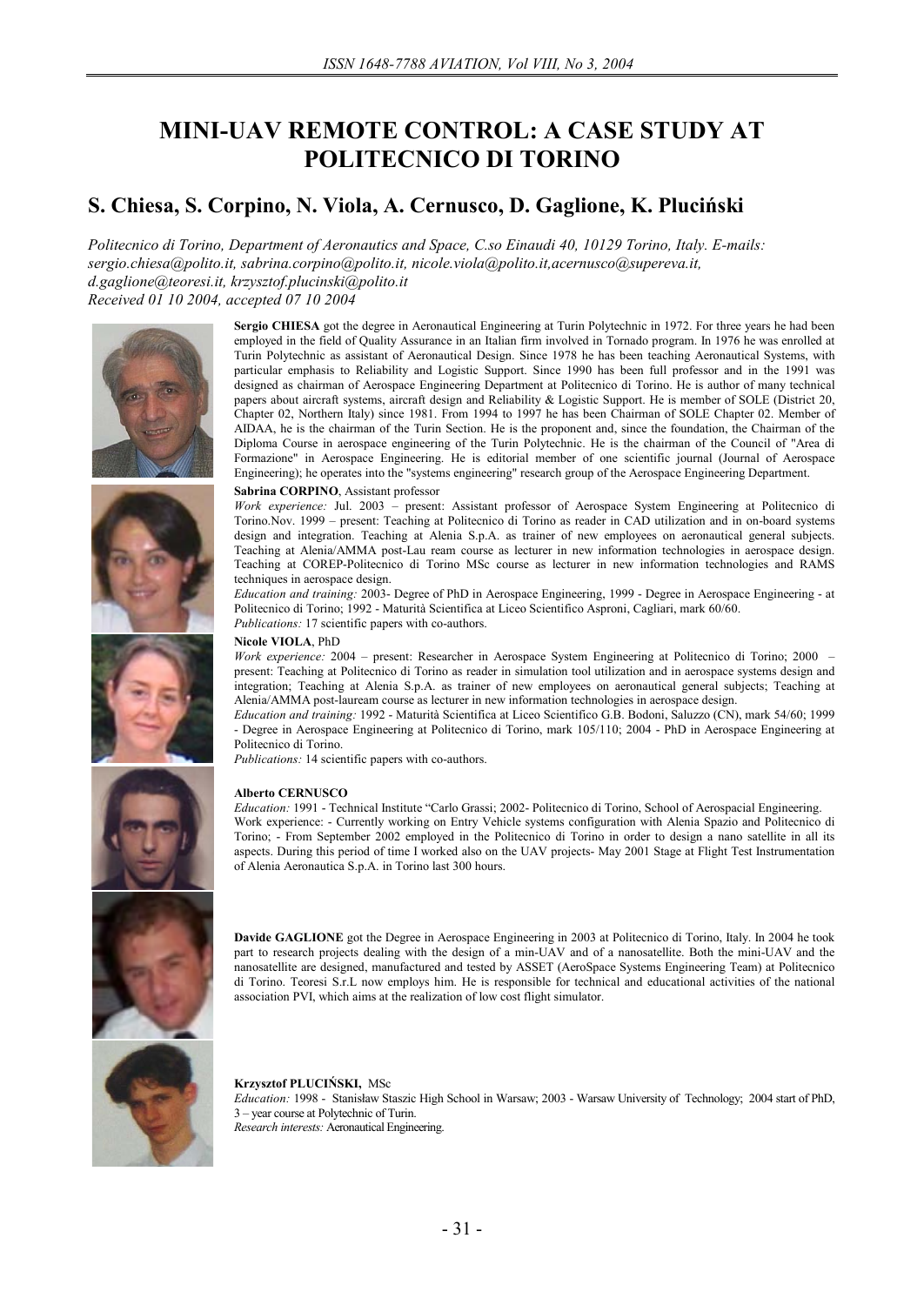**Abstract.** Recent development of modern micro and nano technologies allows aerospace vehicles extremely small size to be constructed. Wide availability and mass production of small dimension components drastically reduce the price of such vehicles. This fact allows them to be constructed by Universities and it makes them useful for education.

The Aerospace Systems Engineering Research Group (ASSET) at Politecnico di Torino the design, development and testing small, but quite complex, integrated systems. The goal of this paper is to present one of the contemporary works of this group: the Mini-UAV "ASSET" remote control/flight simulator site.

This paper contains a short presentation of the Mini-UAV, a description of its onboard and ground systems and the use of COTS components. The paper explains how the ground control site has also been designed to run as a flight simulator. For this purpose MICROSOFT FLIGHT SIMULATOR for 3D scenario visualization and Matlab/Simulink for airplane and environmental modeling has been used and integrated. In the system are included possibilities of ALTIA Design software exploitation for avionic display visualization. In particular some new modes for HUD, conceived and simulated, are presented and discussed in the paper.

The hardware configuration of the Remote Control System/Flight Simulator is briefly described.

**Keywords:** mini-UAV, remote control, COTS components, micro-electro-mechanical systems, flight simulator, HUD.

### **Introduction**

In recent years, thanks to the rapid development of information technology, a huge amount of technical progress has occurred. This fact has lead to two main consequences: on one hand it has made the miniaturization of hardware feasible, and on the other hand it has allowed the decrease of the cost of electronic components.

The development of mass-production has increased the availability of small-sized electromechanical components, so called Micro-Electro-Mechanical Systems (MEMS), that can be easily bought in shops. This fact has allowed engineers to design and manufacture the onboard systems of vehicles from already existing components, which are usually called Commercial Off-The-Shelf components (COTS).

COTS components, characterized by reduced dimensions, small weight, and low cost, can be used to build quite complex and effective Guidance Navigation and Control (GN&C) systems, necessary for small aerial platforms. At the same time, these platforms are useful flying test-beds to validate MEMS technology systems.

These systems, after being subjected to proper validation, can be integrated in flying test-beds such as small aerospace vehicles.

Universities and countries with limited budgets for aerospace research can focus on these cost-effective flying test-beds, which are surely useful to gather information even though they are simple, small, and thus affordable. Such low cost aerospace platforms also appear quite appealing from an educational point of view since their design, development, and testing can be easily dealt with during both undergraduate and graduate courses.

These concepts are summed up in Figure 1.

In order to investigate this interesting field of research, at Politecnico di Torino, under the coordination of professor Sergio Chiesa, the AeroSpace System Engineering Team (ASSET) has been constituted.

The aim of the group is the design, development, and testing of extremely small-sized integrated aerospace systems. ASSET has been involved for a few years now into quite a lot of research activities dealing with this subject matter.

Besides the aforementioned activities, others should be noted:

- ß the design, manufacture, and testing of a remotely controlled terrestrial vehicle, called Mini-Rover, (Figure 2) [1];
- ß the design, manufacture, and testing of a nanosatellite, named PicPot (Figure 3);
- ß the design, manufacture, and testing of a remotely controlled flying vehicle: the Mini-UAV "ASSET" (Fig 4).



**Fig 1.** General considerations' flow-chart



**Fig 2.** Mini-Rover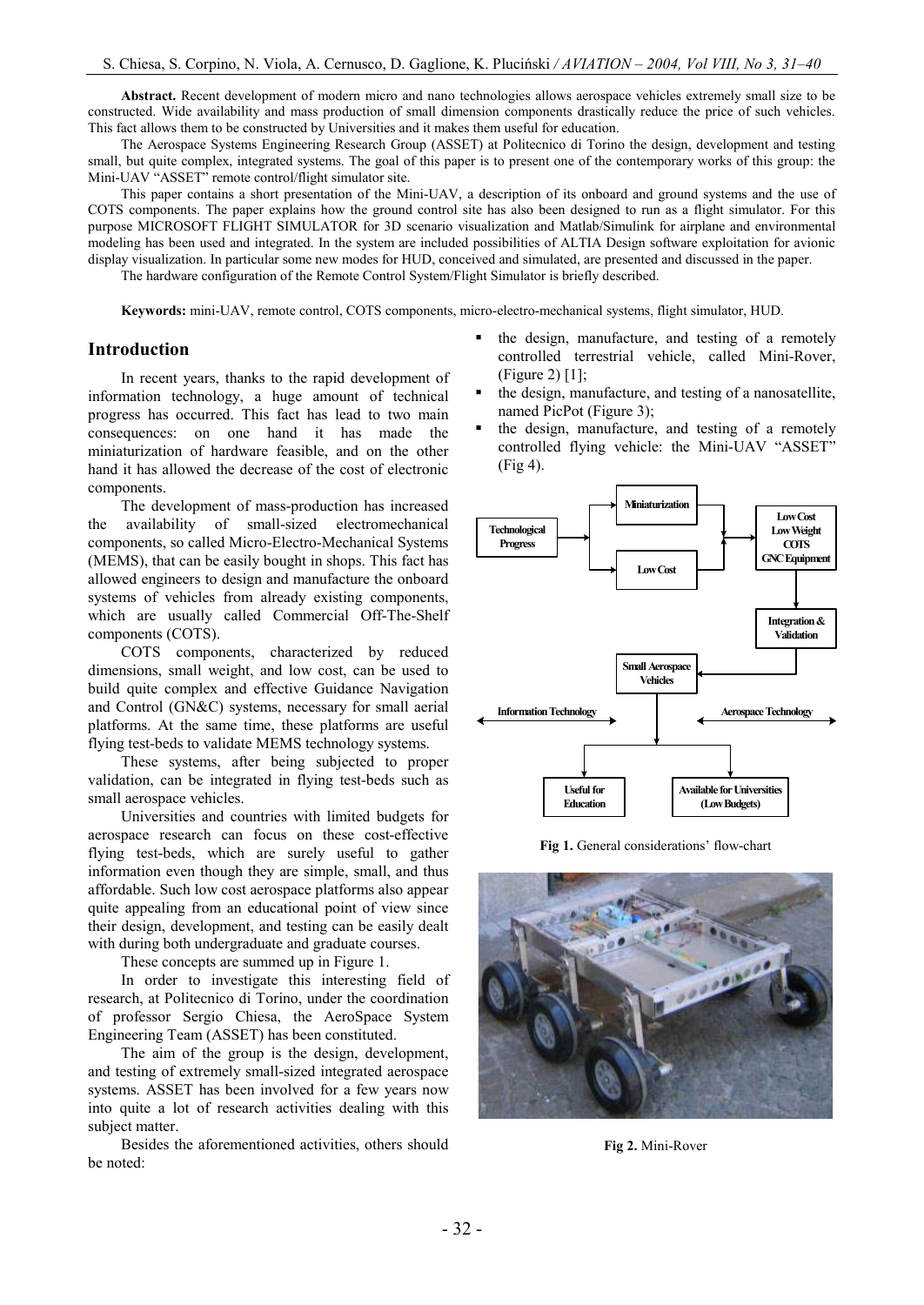Future developments of the present research activities are:

- **u.** investigating innovative configurations of flying testbed;
- ß consideration of a fleet of mini terrestrial and/or aerial platforms of a fleet, useful to study the control strategies, which could then be developed to be suitable for fleet's control of such platforms.

Please note that ASSET is involved in these topics from the points of view of both research and education.



**Fig3.** Nanosatellite PicPot

### **1. Mini-UAV description**

The Mini–UAV "ASSET" is a radio controlled flying test-bed for MEMS systems. The chosen configuration is tailless with one electrically driven pusher propeller and a micro camera in the nose. The Mini-UAV already flies (Figure 4).



**Fig 4.** Mini-UAV in flight

## **1.1. Technical data**

The tables below show ASSET Mini-UAV's main technical data (Tables 1, 2, 3 and 4).

**Table 1.** Dimensions of Mini-UAV's

| <b>Dimensions</b>   |                     |
|---------------------|---------------------|
| <b>Total Length</b> | $0.614 \text{ m}$   |
| Wingspan            | 0.8 <sub>m</sub>    |
| Wing area           | $0.232 \text{ m}^2$ |
| Wing chord          | constant $0.29$ m   |
| Profile             | Eppler E221         |
|                     |                     |

**Table 2.** Weights of Mini-UAV's

| Weights                   |           |
|---------------------------|-----------|
| Maximum TO weight 0.56 kg |           |
| Empty weight              | $0.36$ kg |

**Table 3.** Performance of Mini-UAV's

| <b>Performance</b>    |                 |
|-----------------------|-----------------|
| Maximum speed 55km/hr |                 |
| Operation range       | $500 \text{ m}$ |
| Endurance             | about 25 min    |

**Table 4.** Manufacture of Mini-UAV's

| Manufacturing                           |                                               |
|-----------------------------------------|-----------------------------------------------|
| Made of 3 mm sheets of Depron.<br>Wings |                                               |
|                                         | Ailerons, one per wing works also as          |
|                                         | elevators                                     |
|                                         | Fuselage   Made of 6 mm sheets of polistyren. |

### **1.2. On board systems of Mini-UAV**

Mini-UAV's on-board systems are listed below:

- propulsion system;
- flight control system;
- ß navigation and communication system;
- **•** power supply system;
- communication system;
- payload.

To keep the cost down and to investigate their applicability, COTS components have been widely used. The tables below show some technical data of the main on-board components:

• Propulsion system

| Minimotor HACKER B20 31S Brushless |                 |  |
|------------------------------------|-----------------|--|
|                                    |                 |  |
| Diameter                           | $20 \text{ mm}$ |  |
| Length                             | 42.5 mm         |  |
| Mass                               | 39.69 g         |  |
| Gearbox                            | 4:1 planetary   |  |
| Propeller Graupner 0.227 x 0,152 m |                 |  |
|                                    |                 |  |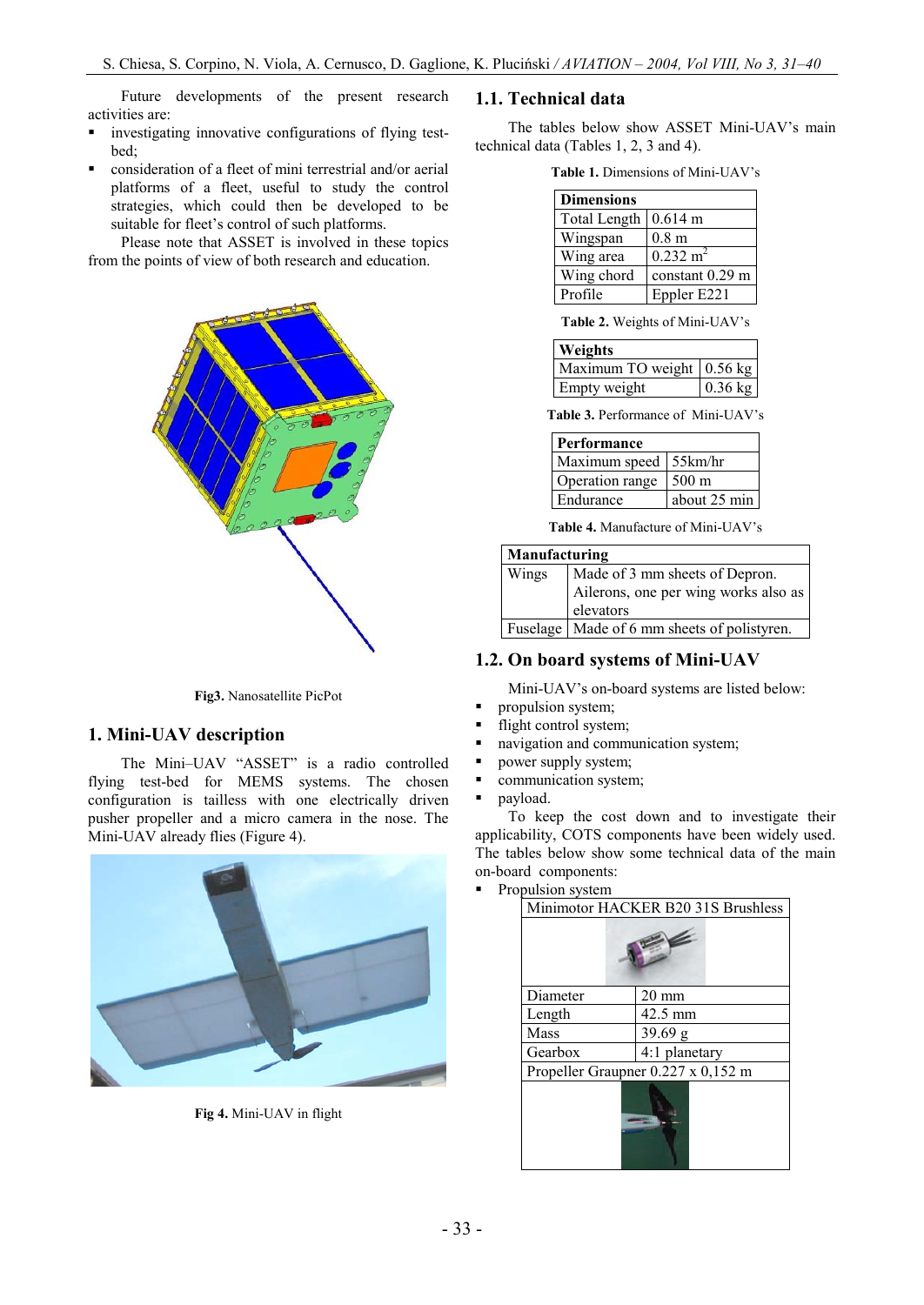|                               | Flight control system                |         |
|-------------------------------|--------------------------------------|---------|
|                               | Radio control GRAUPNER MC24 receiver |         |
|                               | Servomechanism GRAUPNER C1081        |         |
|                               |                                      |         |
|                               |                                      |         |
| 23 x 10 x 20 mm<br>Dimensions |                                      |         |
|                               | Mass                                 | 6.2 g   |
|                               | Torque                               | 1.08 Nm |
|                               | Alimentation                         | 4.8 V   |

ß Navigation and communication system: Micro GPS RGM3000/REB3000 series

| Dimensions                               | 21,5 x 28,5 mm                         |  |
|------------------------------------------|----------------------------------------|--|
| Data update time                         | 1 s                                    |  |
| Position determination                   | 25 <sub>m</sub>                        |  |
| accuracy                                 |                                        |  |
| Alimentation                             | 3.3V                                   |  |
| Protocol                                 | <b>NMEA v. 2.2</b>                     |  |
| GPS Data-Link ConnexRFAC4424-200 2,4 GHz |                                        |  |
|                                          |                                        |  |
| Dimensions                               | 41,91 mm x 67,31 mm                    |  |
| Signal range                             | 305 m x 3 km                           |  |
| (vertical x horizontal)                  |                                        |  |
| Transmission                             | $110 \text{ bps} - 288000 \text{ bps}$ |  |
| Alimentation                             | $5 V + 2\%$                            |  |

ß power supply system:

| Battery Kock 1200 mAh (lithium polymers) |          |
|------------------------------------------|----------|
|                                          |          |
|                                          |          |
| Capacity                                 | 1200 mAh |

Payload

| Minicamera Ominvision 1/3" CMOS |                  |
|---------------------------------|------------------|
|                                 |                  |
| Dimensions                      | 20 x 22 x 26 mm  |
| Mass                            | 10g              |
| Resolution                      | 628 x 582 pixels |
| View angle                      | $40$ deg         |

| Standard                                       | PAL                 |  |
|------------------------------------------------|---------------------|--|
| Alimentation                                   | 5 V ( $\pm$ 10%) dc |  |
| Possibility of downward camera rotation 60 deg |                     |  |
| Video transmission system F-type antenna       |                     |  |
|                                                |                     |  |
| Dimensions                                     | 28 x 24 x 8 mm      |  |
| Mass                                           | 10g                 |  |
| Frequency                                      | 900-1200 MHz        |  |
| Alimentation                                   | $7,5 - 12$ V dc     |  |

Figure 5 illustrates the Mini-UAV's 3D CAD model and the layout of the on-board system [2].

# **2. Configuration of Remote control system**

Terrestrial and aerial vehicles integrated with GN&C components, based on MEMS technology, represent autonomous systems that can be remote controlled. An interesting topic is to design, test, and develop the Remote Control System (RCS). The aim of this topic is to create an operator friendly control base for UAV, equipped with all necessary control tools and instruments.

Following step-by-step development, at first the numerical model of the Mini-UAV was created. This task has been accomplished in a Matlab/Simulink environment. In order to complete the model, two Simulink libraries, Aerospace Blockset and AeroSim Blockset, were used. Figure 6 shows the top view of the Mini-UAV's Simulink model.

After being used as design tool, the availability of the model suggested the implementation of a Mini-UAV Flight Simulator, which could be based on the same hardware of the Remote Control System (RCS). Thus a dual function for the system was developed [3].

# **2.1. Software used**

For the purpose of simulation and control software listed below was used:

- ß Matlab/Simulink, the most widely used software for dynamics systems simulation;
- ß Altia Design, software designated for creation, management, and modification of graphic interfaces. Altia Design contains programs for graphic design and C code applications generation;
- ß Microsoft Flight Simulator, the most popular commercial software for flight simulation;
- Microsoft Visual  $C/C$  ++ computer language.

# **2.2. Real time problem**

Simulator, the simulation must be real time, but the software used for modeling works in Microsoft Windows, which is not a real time environment.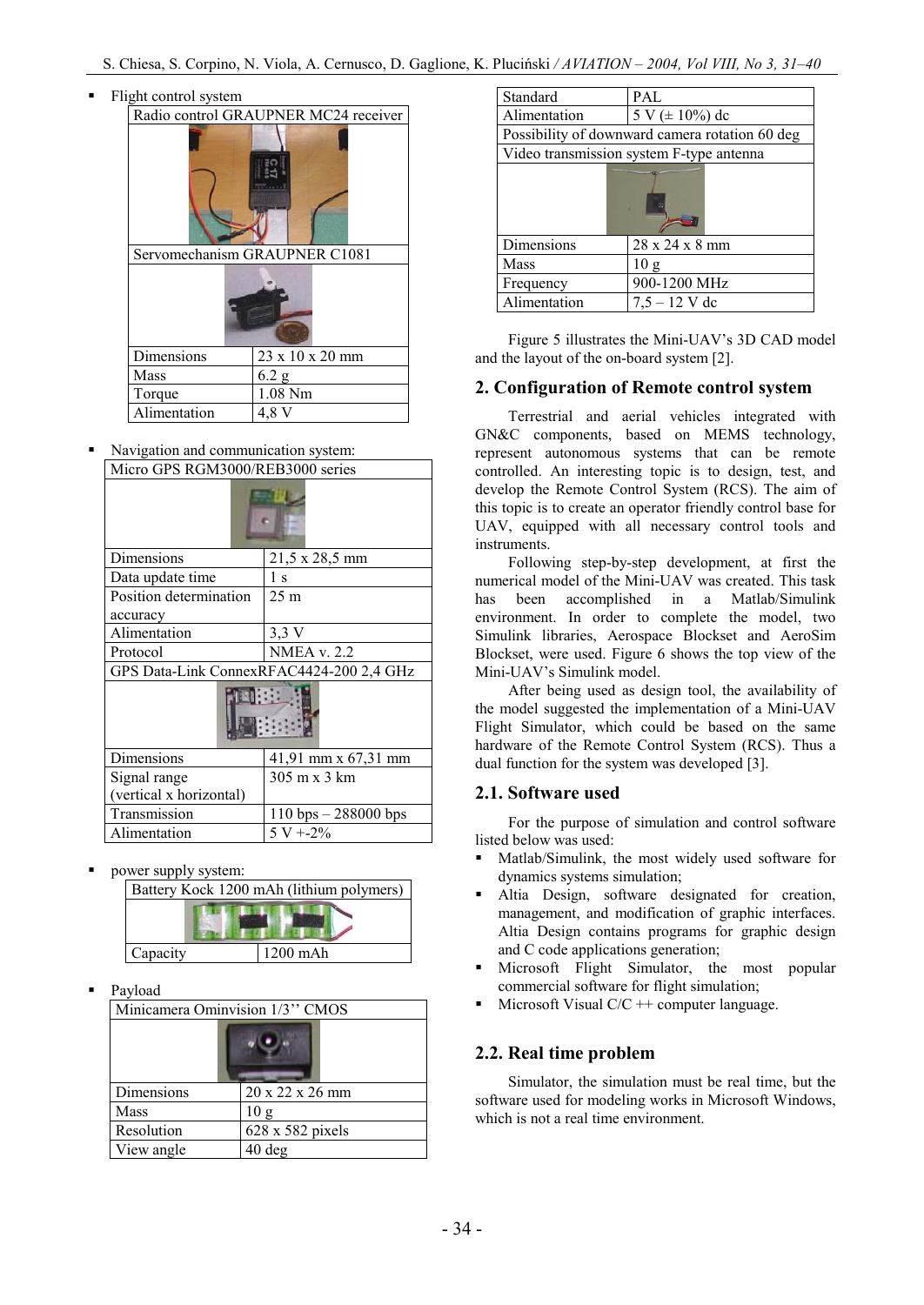

**Fig 5.** Layout of on-board systems of Mini-UAV





MathWorks Inc. gives us the solution of this problem: in fact it offers different tools to deal with the real time problem. The basic Simulink toolboxes that allow one to cope with the real time problem are Real Time Workshop (that, for modeling and RCS generation, is used for source code creation and compilation), Real Time Windows Target, and XPC Target.

In order to make the simulation model run in real time, XPC Target has been chosen. It assumes the use of two PCs, connected by a serial port or local network, working as:

ß Host PC (Main PC): containing general environment as Windows and Matlab/Simulink;

ß XPC Target PC (Target PC): containing real time applications that are in communication with Simulink.

Utilization of XPC Target allows us to generate a Matlab file that can be loaded on boot floppy disc. This boot file, loaded on the PC Target, substitutes for the already existing operational system, thus creating a real time environment.

# **2.3. Configuration of system for RCS integrated with computerized model of Mini-UAV**

As was said, Microsoft Flight Simulator (MSFS) has been chosen for the visualization of the flight scenario.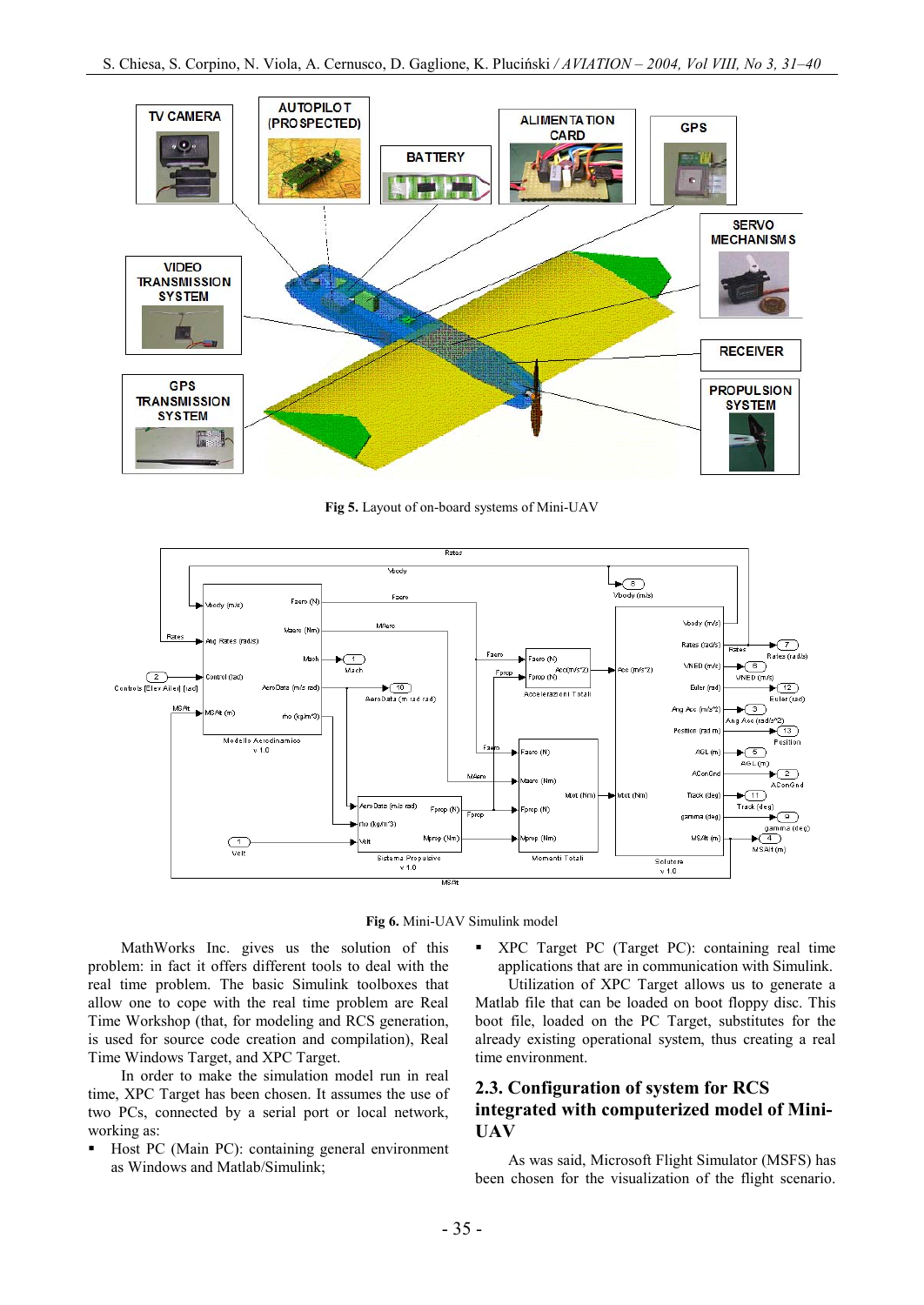This advanced three-dimensional graphic application requires a computer of good performance. In order not to make MSFS work on the Main and Target PC, a third PC, called Visual PC, has been added to the two existing computers. The Visual PC works in a MS Windows environment and is used for three dimensional flight representations. All three computers are connected in local network.

Applications and interfaces created under Altia Design have also been installed On the Main PC and Visual PC. Thanks to this software, it has been possible to obtain an interactive flight map (on the Main PC) and a visualization of the flight instruments (on the Visual PC) (Figure 7). In particular, a display like HUD can be superimposed on the MSFS scenario.

As has already been mentioned, the Main PC works in an MS Windows environment and contains the Mini-UAV's computerized model, built in Matlab/Simulink. This model is then executed in a real time environment on the Target PC, and its output data are send back to the Main PC (Figure 7).

# **2.4. Configuration of system's for RCS integrated with real Mini-UAV**

A very important task is the integration of the RCS with the real Mini-UAV.

The fundamental issue to be solved is the communication between the RCS and the real airplane.

It is necessary to distinguish between two types of communication:

- 1. Orders are sent from the ground station to the Mini-UAV to control it;
- 2. Telemetry (i.e. data from airplane, including flight conditions, navigation and other data from the onboard systems) and images, taken from the videocamera, are downlinked from the Mini-UAV to the ground.

The first type of communication can be acquired both by an on-board receiver system and by another onground receiver. Such an on-ground receiver is connected to the Main PC, which performs the functions of acquiring, translating, and registering the signals generated by the pilot via the radio control transmitter (Figure 8).

The second type of communication consists of telemetry data and video images. The latter are acquired by on-ground systems and may be sent to the Main or to the Visual PC. Afterwards they can be displayed on one connected monitor. Telemetry data are acquired by onground receiver systems and sent to the Target PC where can be used to calculate the airplane position in a

synthetic environment. In this case, the Mini-UAV operator controls the airplane by using the results of calculations, which can be displayed both as a flight map generated by Altia Design software and as a flight visualization in MSFS, which runs on the Visual PC (Figure 8). The monitor connected to the Visual PC may display either the MSFS scenario or the video, which is generated by the images transmitted from the TV camera, placed on-board the Mini-UAV. Please note that these two different kinds of scenario, the simulated one, obtained via MSFS, and the real one, taken from the TV camera, cannot be used at the same time. In both cases, flight instruments created in Altia Design can be added as a Heads Up Display (HUD) to the synthetic environment or to the real scenario.

This solution allows one to control the airplane by means of a virtual environment only, that is to say independently from the work and position of the camera (the camera has the possibility of being rotated 60 degrees downward). This solution can be useful in case of bad weather, or at night.

The configuration of the configuration of the hypothetical system in case of the integration of the RCS with a real Mini-UAV, and the interaction between the Mini-UAV and the ground station are shown in Figure 8.

# **2.5. Requirements for software and hardware**

### **2.5.1. Main PC**

The software requirements for he Main PC are listed below:

- Operation system Windows NT/2000/XP;
- ß Matlab and Simulink with toolboxes: Aerospace Blockset, AeroSim Blockset, Real Time Workshop, XPC Target;
- $\blacksquare$  Altia Design 5.1;
- Microsoft Visual C/C++.

As far as the hardware is concerned, we can say that a high performance computer is not a necessity. Any standard modern PC with medium characteristics is enough. The number of calculations being performed on this computer is not huge compared to the other two PCs, because the airplane's numerical model is being solved on Target PC. Altia Design doesn't require many resources. Microsoft Visual C/C++ is only used to create interfaces and works independently. A network card is however necessary.

A "packet" Wide FS (Ms Flight simulation module) must also be installed on Main PC to enable communication between the Main PC and Ms Flight Simulator installed on the Visual PC.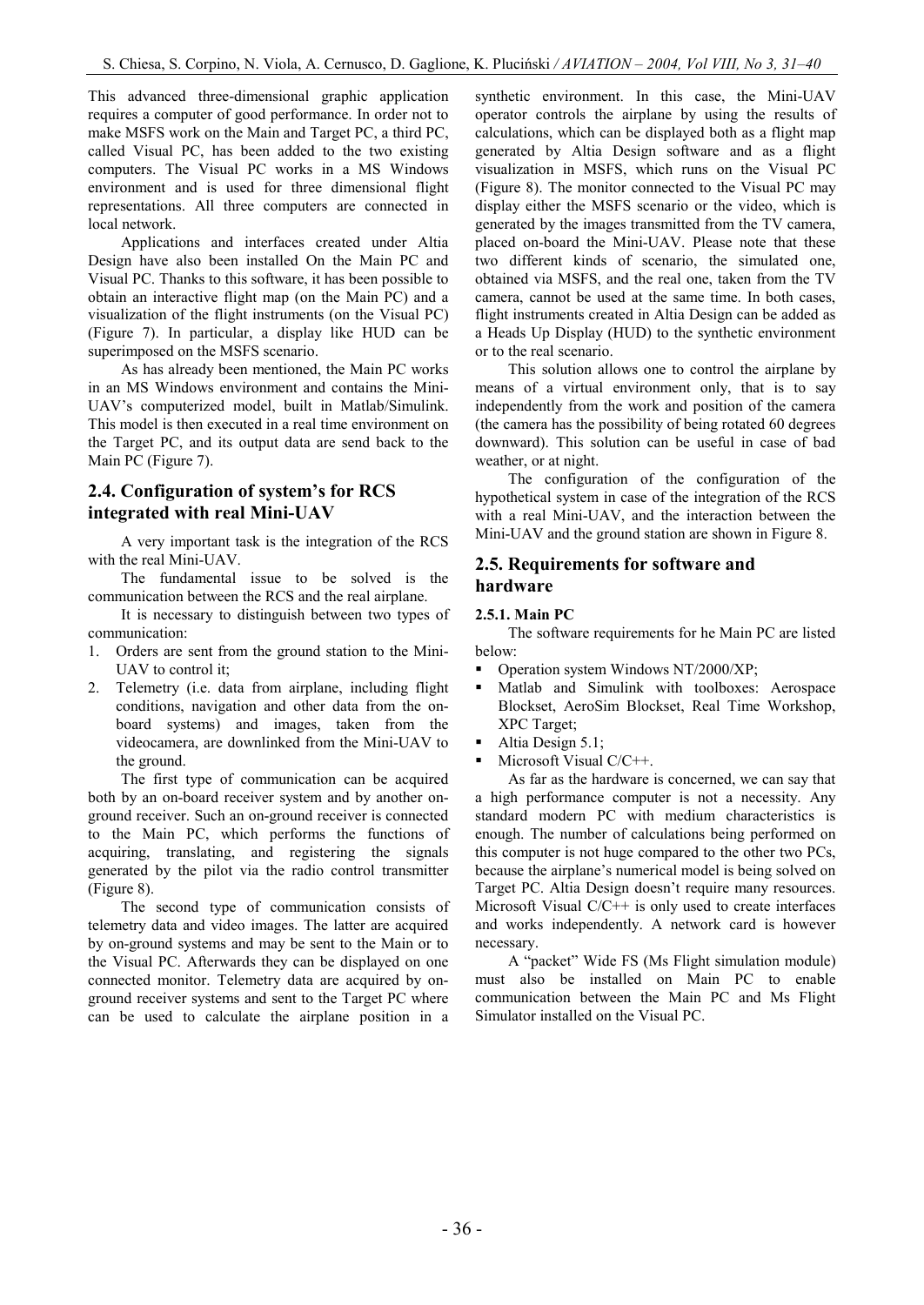

**Fig 7.** Configuration of the system for RCS integrated with Mini-UAV numerical model



**Fig 8.** Prospective hypothetical system configuration integrated with real mini-UAV

### **2.5.2. Target PC**

No software preinstalled on the hard disc is required. If any software is installed, it does not matter what kind it is. The Target PC starts from a boot floppy disk and loads an operation system crated before in Matlab. The aim of this system is the execution of the Simulink model from the Main PC, being performed in real time. During installation of the real time operation

system, it creates "space" in RAM memory, in which the application is loaded. During this process and during application work, no data is deleted or saved on the hard disk.

As far as the hardware is concerned, any standard modern PC with medium characteristics is enough in fact only the execution of the airplane model is required. A network card compatible with XPC Target is necessary.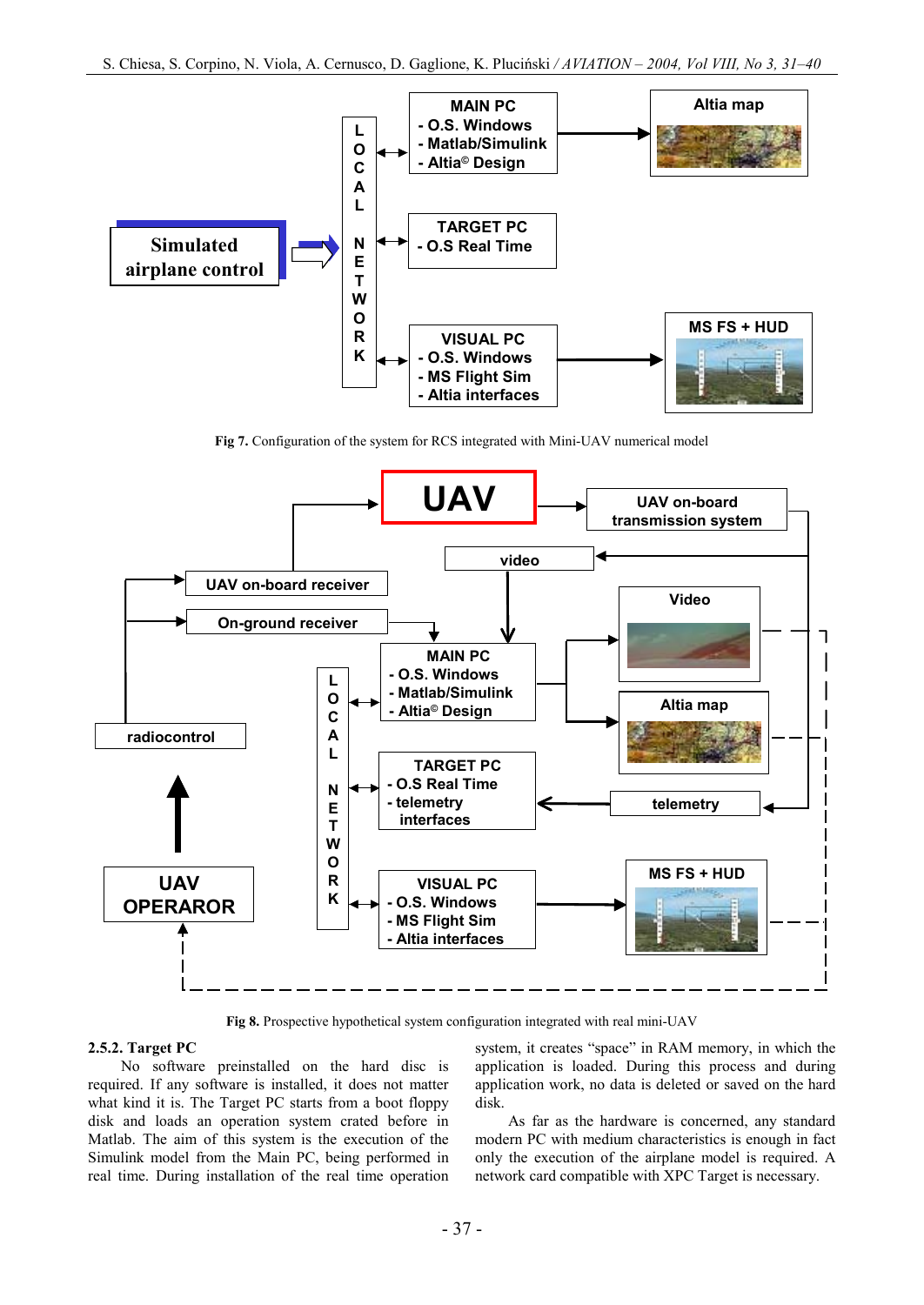### **3.5.3. Visual PC**

Software requirements for the Visual PC are listed below:

- **KRIGHTER Microsoft Flight Simulator with module Wide FS (to** allow communication with Main PC);
- ß Applications and interfaces generated under Altia Design.

As far as the hardware is concerned, the Altia applications do not require a high performance computer. A high performance computer is necessary to host Ms Flight Simulator because of its advanced graphics.

Here are some proposed computer data for the Visual PC:

- ß Windows 98/Me 64 MB Ram;
- Windows  $2000/XP 128 MB$  Ram;
- Processor: 450 MHz;
- Free disc space: 1,8 GB;
- ß Graphic Card: 8 MB/3D with driver direct 7.0 or higher;
- **Installed driver DirectX9 or higher.**

#### **2.6. Altia Design solutions**

For the purpose of simulation and control base's development, the Altia Design software has been used to create two different graphic interfaces:

- 1. The Heads-Up Display, the most significant characteristic of which is that the pilot can see a lot of information at the same time on one single monitor. Figure 9 illustrates an example of the HUD created in the Altia Design environment;
- 2. The Interactive Navigation Map, which is constituted of the Altia interactive map and the airplane's schematic representation. They work together, making it possible to track the airplane while it is flying. Figure 10 shows an example of the Interactive Navigation Map.



**Fig 9.** Head-Up Display created in Altia Design environment



**Fig 10.** Interactive Navigation Map created in Altia Design environment

#### **2.7. Results and future development**

As was said in paragraph 3.3, a real time flight simulation of the Mini-UAV has been obtained.

The simulation requires two different monitors:

- 1. One displaying the Interactive Navigation Map, which is a bi-dimensional visualization;
- 2. The other displaying the three-dimensional flight representation built in a Microsoft Flight Simulation environment. The HUD, created by means of Altia Design software, is placed on the three-dimensional visualization to get the final result shown in Figure 11.

The solution presented on the second screen can be considered the classic visualization of the HUD.

A different idea has been conceived thanks to the possibilities offered by MS Flight Simulator and its easy integration with the outputs of Altia Design software.

Unlike the usual view of the HUD, which implies that the pilot is seated inside the vehicle, the new idea for the Remote Control System is to display an external view of the airplane, as if the pilot or, better, the remote pilot could actually see the vehicle from behind it. Different angles of view and distances could obviously be considered. An example of the external three-dimensional view of the flying vehicle is illustrated in Figure 12.



**Fig 11.** Example of HUD placed on 3D flight visualization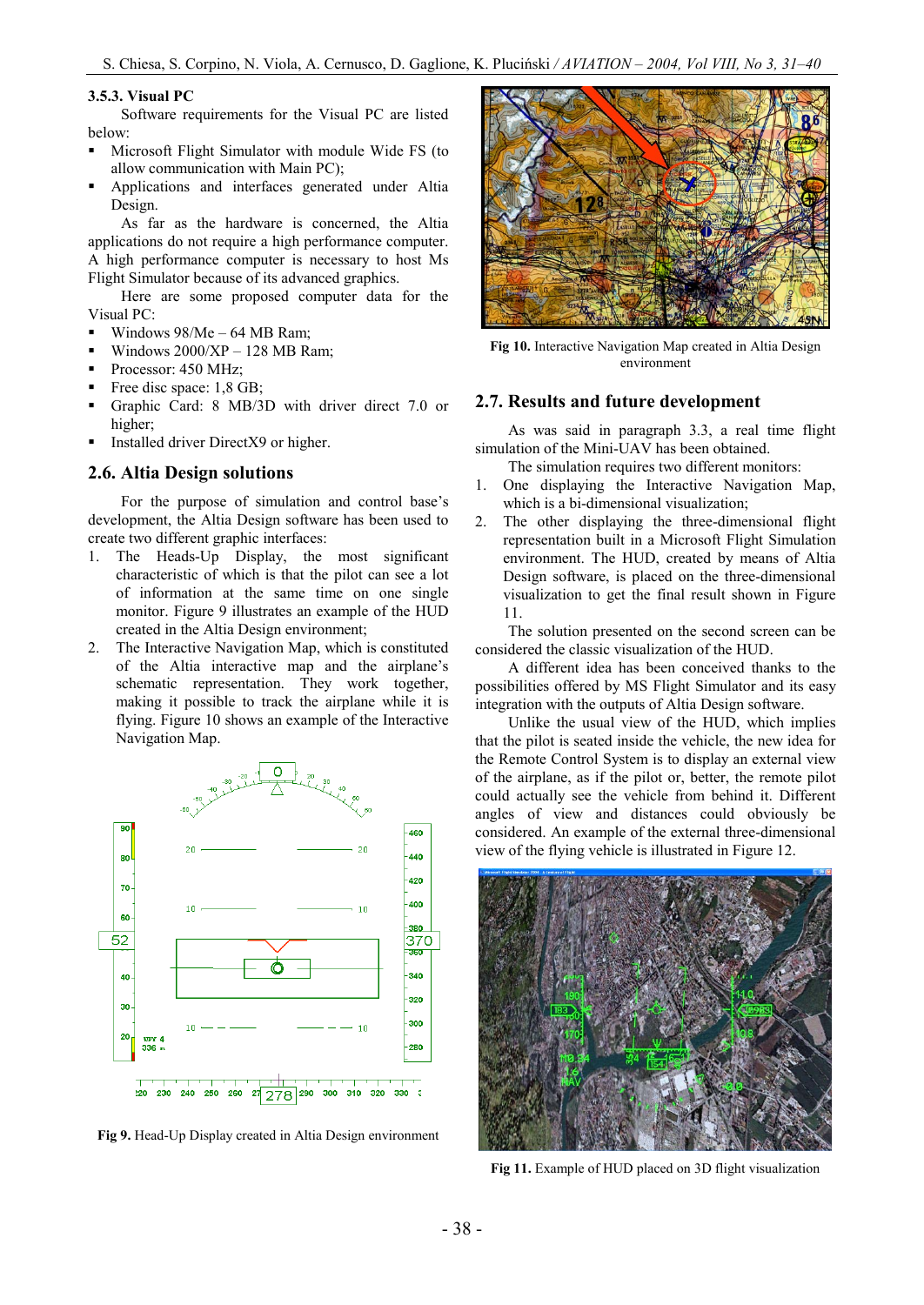

**Fig 12.** Example of external 3D view of a flying vehicle

An advantage of this unusual three-dimensional view of the airplane consists of the possibility of tracking the airplane while staying some meters behind it. In some situations for UAV operators, this kind of flight representation may be more convenient then being inside the cockpit.

It is obvious that both kinds of like the HUD displays can be used to control the real airplane when superimposed either on the video taken from the TV camera or on the simulated environment obtained by means of MSFS.

Future plans include:

- ß upgrading the mathematical model;
- ß developing the integration between the Interactive Navigation Map and the flight indicators (for example, the creation of classical instruments);
- ß creating a proper Mini-UAV graphical representation to be used in the external HUD 3D view.

## **3. Remote Control System (RCS)**

The RCS/Flight Simulator is shown in Figure 13.



**Fig 13.** RCS/Flight Simulator

We can see a solution with three PCs and three videos, two for the pilot (usually one for visualization of the external scenario, directly from a TV camera or simulated from MSFS and the other for the representation of instruments by Altia Design) and one, placed opposite to them, for the instructor.



**Fig 14.** Transportability study

This configuration for RCS been studied taking into account the aspect of transportability, as shown in figure 14. A further improvement for transportability, now still under study, foresees one PC and one video (the one for the instructor) being substituted by one laptop.

### **Conclusions**

Today the RCS allows us to control the ASSET Mini-UAV by means of radio control systems both when it is in the range of sight and when it is out of it thanks to GPS and TV camera data. Another chance offered at present by the RCS/Flight Simulator is the possibility of performing simulated flights by means of the Mini-UAV simulation model with a coordinated, realistic external scenario given by Microsoft Flight Simulator. In case it is used as RCS, with the airplane in the loop, the simulation model does not work, except of some software functions suitable to interface telemetry with Altia Design and MSFS. While the former gives us in a continuous mode the representation of the flight instruments, the latter, which is fundamental in the simulative mode, can be used alternative to a TV camera, for example at night or in bad weather conditions.

In the near future, a COTS autopilot, which has already been selected and is shown in figure 15, will be installed on board the ASSET Mini-UAV, thus making it capable of performing autonomous flight. The autopilot will then be modeled and to be added to the Simulink numerical model of the vehicle for flight simulation purposes.



**Fig 15.** Autopilot UAV Flight AP 50